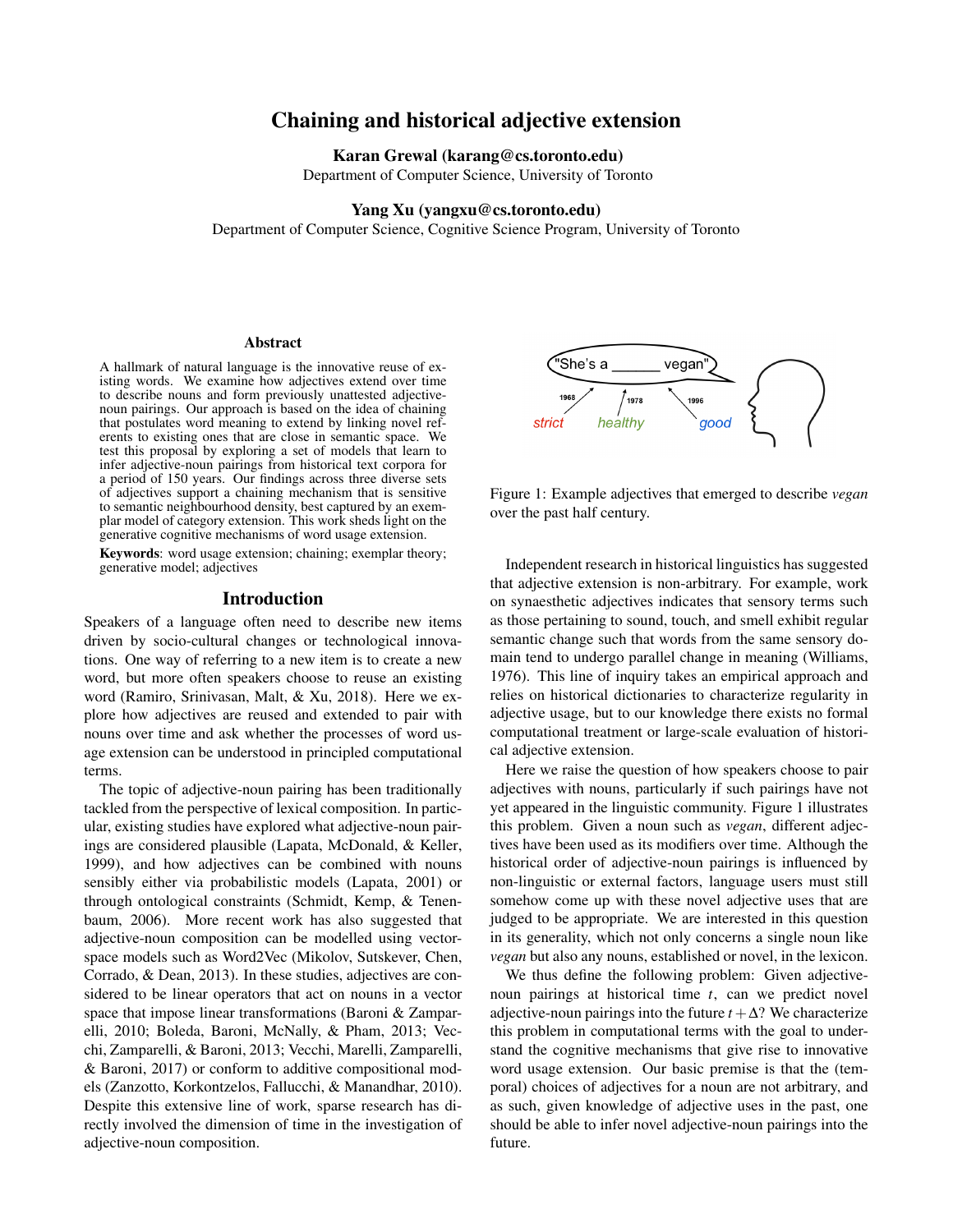Our work is grounded in cognitive linguistic theories of chaining, which concern the cognitive mechanisms for category extension. Lakoff (1987) and other scholars (e.g., Malt, Sloman, Gennari, Shi, & Wang, 1999) have postulated that semantic categories grow via chaining, a process in which novel referents link to existing referents of a word due to proximity in semantic space. Chaining has been recently explored computationally in the historical extension of container names (Xu, Regier, & Malt, 2016), word sense extension (Ramiro et al., 2018), and more recently, the historical extension of numeral classifiers (Habibi, Kemp, & Xu, to appear). An important finding from these studies is that chaining as an extensional mechanism depends on semantic neighbourhood density, suggesting that historical meaning extension follows an incremental as opposed to abrupt process. In our study, we consider each adjective as a linguistic category and explore different mechanisms of chaining to predict how adjective usages grow to modify nouns that they have not previously co-occurred with.

## Computational formulation

We formulate adjective extension as a temporal categorization problem. Given a noun  $n^*$ , information about its meaning at time *t*, a finite set of adjectives *A*, and the historical adjective-noun pairings of adjectives  $a \in \mathcal{A}$ , we seek to predict which adjectives in  $A$  are most appropriate for  $n^*$  at time  $t + \Delta$ :

$$
p (a|n^*)^{(t+\Delta)} \propto p (n^*|a)^{(t)} p (a)^{(t)}
$$
  
=  $p (n^*|{n}^{(t)}_a) p ({n}^{(t)}_a),$ 

where we adopt the notation  $\{n\}_{a}^{(t)}$  to reference the set of nouns that co-occur with adjective *a* at time *t*, i.e., the category extension of *a*. Note that when making predictions, we only consider *novel* adjective-noun pairs, i.e., adjectives  $a \in \mathcal{A}$  that did not co-occur with  $n^*$  up to time *t*. Intuitively, this prediction task depends on two important sources of information: (i) what we know about other nouns that have cooccurred with *a*—captured in the likelihood term, and (ii) our belief about how dominant or common *a* is in the lexicon captured in the prior. The likelihood and prior terms are based on information up to and including time *t*, but the posterior distribution of the left side of the equation describes what we wish to infer at time  $t + \Delta$ .

#### Likelihood function

As discussed earlier, semantic resemblance between words predicts that they are likely to be treated in similar ways and appear in the same adjective pairings (i.e., semantic chaining). Below we present models that operationalize chaining and semantic category extension in terms of different mechanisms (see Figure 2 for an illustration) when assigning to *n* ∗ adjectives that it is likely to co-occur with at future times. In particular, the chaining mechanisms are encapsulated in the likelihood term  $p(n^*|a)^{(t)}$ , which we formulate by drawing inspirations from work in machine learning (few-shot learning) and cognitive science (categorization theories).

Exemplar model According to exemplar theory (Ashby & Alfonso-Reese, 1995; Nosofsky, 1986), each noun  $n \in \{n\}^{(t)}_a$ is an *exemplar* of adjective *a*. The degree of similarity between  $n^*$  and each exemplar noun  $n$  therefore determines the likelihood:

$$
p\left(n^*|a\right)^{(t)} \propto \frac{1}{h\left|\left\{n\right\}_a^{(t)}\right|} \sum_{n \in \left\{n\right\}_a^{(t)}} \text{sim}\left(\vec{v}_{n^*}^{(t)}, \vec{v}_{n}^{(t)}\right),
$$

where the *similarity* function sim measures how similar two nouns are and is defined as

$$
\operatorname{sim}\left(\vec{v}_{n^*}^{(t)}, \vec{v}_{n}^{(t)}\right) = \exp\left(-\frac{d\left(\vec{v}_{n^*}^{(t)}, \vec{v}_{n}^{(t)}\right)^2}{h}\right),\,
$$

and  $\vec{v}_{n*}^{(t)}$  $n^{(t)}$  is a semantic representation of  $n^*$  at time *t*. In practice,  $\ddot{d}(\cdot,\cdot)$  measures Euclidean distance between nouns and *h* is a kernel parameter that we learn. This model has been recently shown to predict the historical growth of Chinese numeral classifiers (Habibi et al., to appear), and here we examine if the same model might explain historical adjective extension. Note that this model is similar to performing kernel density estimation in semantic space defined by the likelihood function, and thus we use a kernel parameter *h* in the sim() function and also divide the resulting sum by *h*.

Prototype model Motivated by work in prototype theory (Rosch, 1975) with recent advancements in few-shot learning (Snell, Swersky, & Zemel, 2017), each adjective *a* has a *prototype representation* and *n* ∗ 's proximity to this prototype in semantic space determines how likely  $n^*$  is to co-occur with *a* at time  $t + \Delta$ . The likelihood is therefore  $p(n^*|a)^{(t)} \propto \text{sim}\left(\vec{v}_{n^*}^{(t)}\right)$  $\left(\begin{matrix}a\\
n\end{matrix}\right)$ ,  $\vec{p}_a^{(t)}$  where the prototype  $\vec{p}_a^{(t)}$  is computed as

$$
\vec{p}_a^{(t)} = \mathbb{E}\left[n \in \{n\}_a^{(t)}\right] \approx \frac{1}{\left\{n\}_a^{(t)}\right\}} \sum_{n \in \{n\}_a^{(t)}} \vec{v}_n^{(t)}.
$$

In essence,  $\vec{p}_a^{(t)}$  is the centroid of all nouns vectors that cooccur with *a*. We also consider a variant of the prototype model in which the prototype representation for each adjective category remains static. That is,  $\vec{p}_a^{(t)} = \vec{p}_a^{(t_0)}$  for all  $t > t_0$ where  $t_0$  is the base time (discussed later). We refer to this variant as the *progenitor model*.

*k*-nearest neighbors model The basic idea is that examples within proximity of each other in semantic space exhibit similar properties and categories (Koch, 2015; Vinyals, Blundell, Lillicrap, Kavukcuoglu, & Wierstra, 2016). In a Bayesian framework, the *k*-nearest neighbors (*k*-NN) likelihood of *n* ∗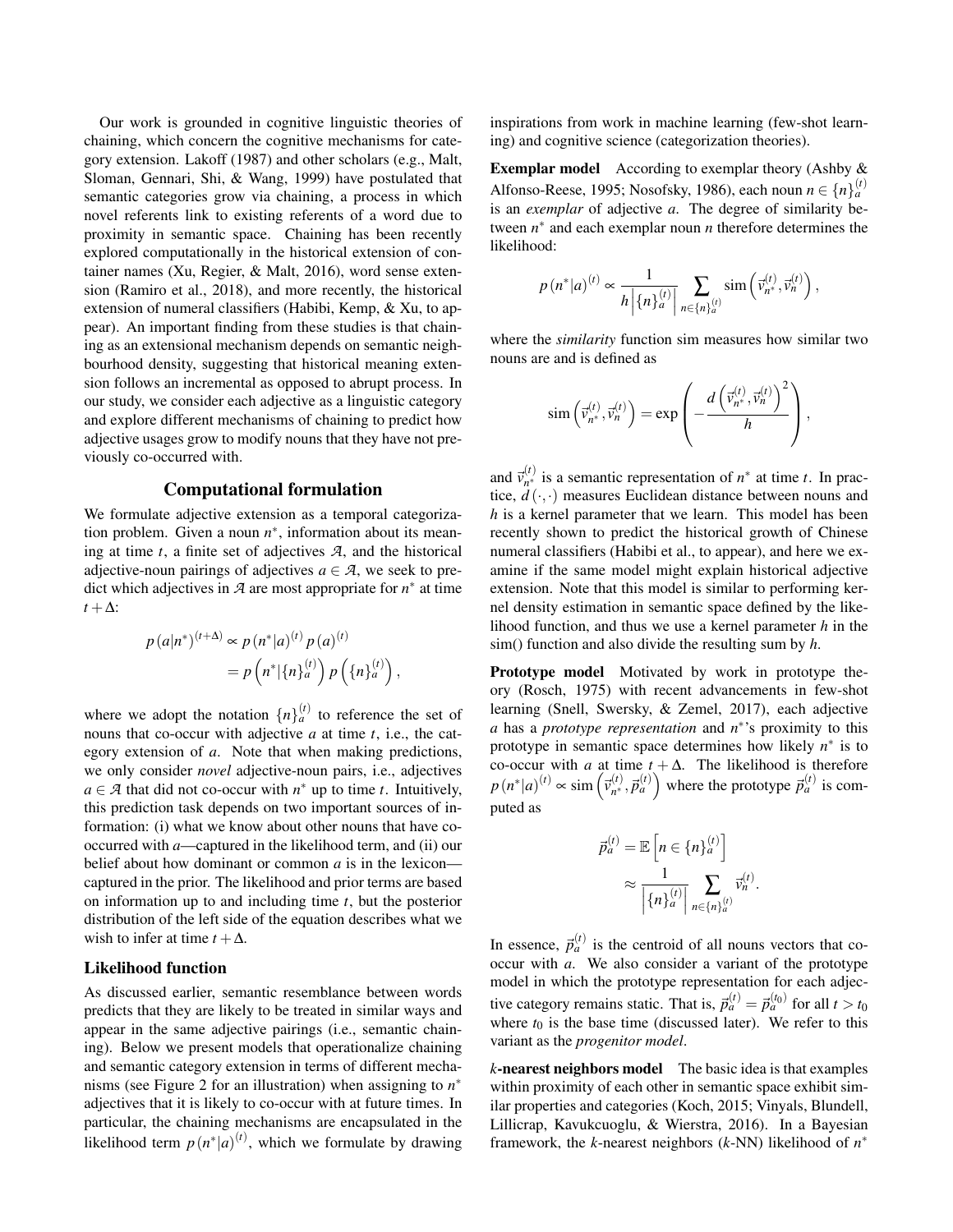

Figure 2: Illustration of the various chaining algorithms used to compute likelihood functions. The unshaded circle is the stimulus or the probe noun, red circles are nouns that have paired up with one particular adjective, and blue circles with another (although a noun may pair up with multiple adjectives). This example illustrates how the *k*-nearest neighbor model's prediction can differ from that of the prototype model based on the geometry of the semantic space.

pairing up with adjective *a* is proportional to whether its *k* closest neighbors  $n_1, \ldots, n_k$  previously paired up with *a*, and inversely proportional to the size of category *a*. That is,

$$
p\left(n^*|a\right)^{(t)} \propto \frac{1}{\left|\left\{n\right\}_a^{(t)}\right|} \sum_{j=1}^k \mathbb{1}\left[n_j \in \left\{n\right\}_a^{(t)}\right]
$$

where the sum is over the  $k$  nouns closest to  $n^*$  in semantic space. When this likelihood is combined with the prior, the *k*-NN posterior probability amounts to *n* ∗ 's *k* closest neighbors voting (possibly more than once) for each of the adjectives that they previously paired up with. Note that this formulation of *k*-NN can be viewed as a "hard version" of the exemplar model where *k* is a discrete analog of the kernel parameter *h*. We report  $k = 1$  and  $k = 10$  in our experiments.

#### Prior distribution

We formulate a type-based prior  $p(a)^{(t)}$  which gives how likely adjective *a* is to be paired with any noun based on its dominance in the lexicon, as discussed earlier. This formulation thus predicts that *a*'s probability of appearing in a novel adjective-noun pairing is directly proportional to the number of unique nouns it has previously paired up with:

$$
p(a)^{(t)} = \frac{\left| \{n\}_a^{(t)} \right|}{\sum_{a' \in \mathcal{A}} \left| \{n\}_a^{(t)} \right|}.
$$

This category-size-based prior serves as our baseline model when making adjective predictions for  $n^*$  at time  $t + \Delta$ , hence  $p(a|n^*)^{(t+\Delta)} = p(a)^{(t)}.$ 

The rationale behind this choice of prior is as follows: if semantic chaining largely explains the emergence of novel adjective-noun pairs, then adjectives that have paired with more nouns have a higher *a priori* probability of "attracting" a given noun  $n^*$  via linking it to semantically similar nouns which are more likely to have previously co-occurred with *a* (Luo & Xu, 2018). This rich-get-richer process is also supported by work on how semantic networks grow through preferential attachment (Steyvers & Tenenbaum, 2005). Furthermore, this prior can be integrated with the likelihood functions specified in a full Bayesian model.

#### Semantic space

The chaining algorithms described above operate in semantic space. We used Word2Vec-based representations commonly used in natural language processing for distributed semantics (Mikolov et al., 2013). Note that word co-occurrence distributions are constantly changing and therefore the semantic space needs to be updated to capture information only up to time *t*. For this reason, we use diachronic (historical) Word2Vec embeddings (Hamilton, Leskovec, & Jurafsky, 2016) where at each time *t*, the embedding for each noun is based solely on its co-occurrence statistics at time *t*, and all past and future co-occurrences are ignored. Hence, the predictions made by all models are in a sense "zero-shot", or without access to semantic space in the future.

## Historical data of adjective-noun uses

We extracted a large database of historical adjective-noun uses over the past 150 years (1850 - 2000). We collected these data from the Google Books corpus (Lin, Michel, Aiden, Brockma, & Petrov, 2012) which contains transcriptions of books written between 1800 and 2000. Within Google Books, the English All (ENGALL) corpus accounts for  $8.5 \times 10^{11}$  tokens and roughly 4% of all books ever published. The size of the ENGALL corpus is likely to reflect how the English language has changed over the past centuries, and moreover making our adjective-noun co-occurrence dataset suitable for evaluating hypotheses about word usage extension.

We collected adjective-noun co-occurrence counts from the ENGALL corpus. First, we extracted all bigrams from the ENGALL corpus in which the first token is an adjective and the second is a noun (by specifying POS tags) along with the corresponding timestamp. As the corpus is likely to contain noise, we standardized the set of nouns and adjectives by only considering ones contained in WordNet (Miller, 1995), which gives approximately 67k nouns and 14k adjectives.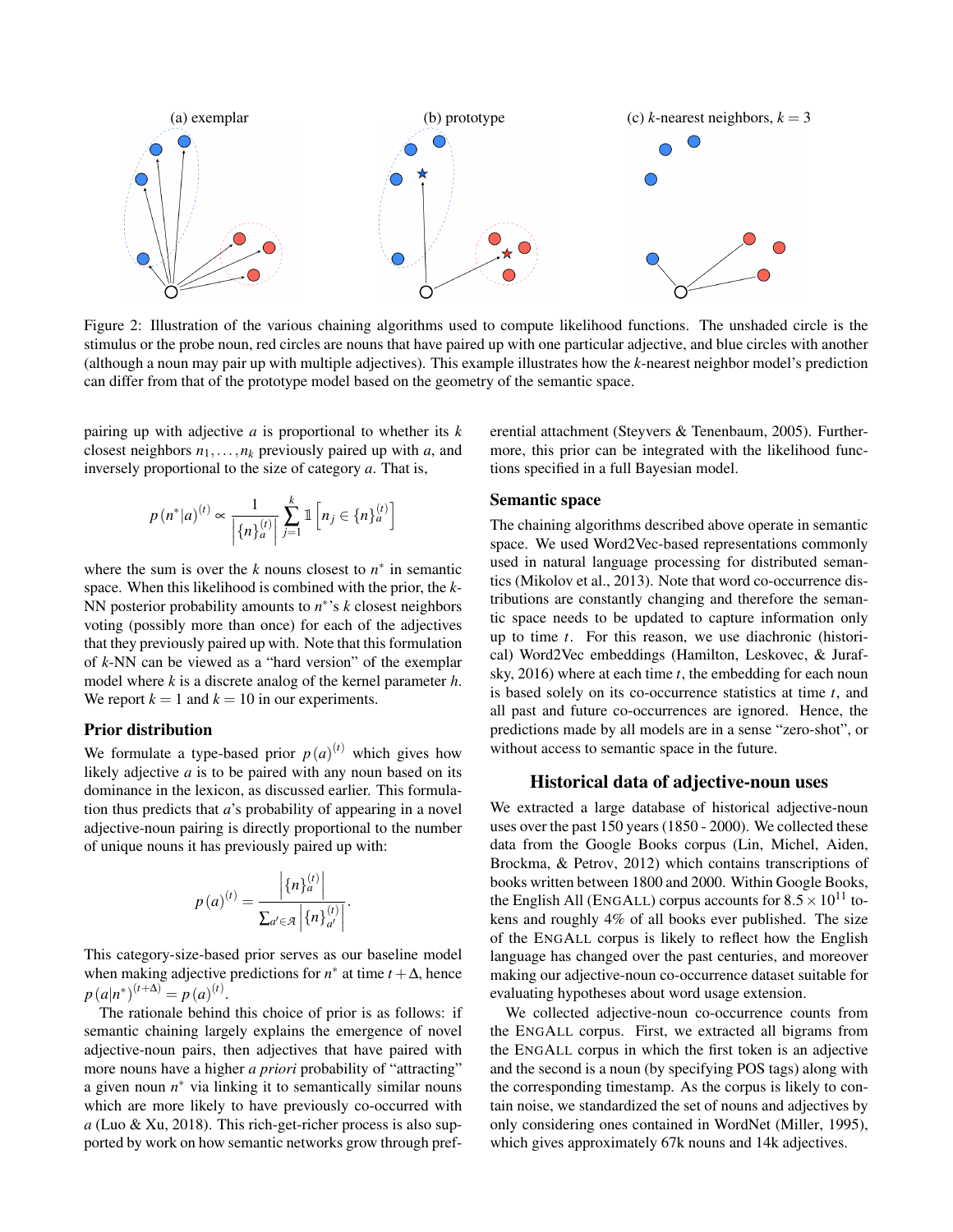

Figure 3: Aggregate precision accuracy for all models (including  $k$ -NN from  $k = 1$  to  $k = 10$ ) across all time periods on each of our three adjectives sets.

We collapsed raw co-occurrence counts into decadal bins by choosing  $\Delta = 10$  years. This yielded our adjective-noun pairings dataset which consists of entries of the form (*a*, *n*, count, *t*). In each decade *t*, we used a pre-trained Word2Vec language model as the semantic space. For our analyses we worked with a subset of the collected data (discussed in the next section), due to both considerations of sampling and computational feasibility. To account for semantic change across decades, we used diachronic Word2Vec embeddings which were also trained using the ENGALL corpus. Hamilton et al. (2016) also chose to construct diachronic Word2Vec embeddings decade-by-decade for similar reasons.

We now describe three adjective sets *A*. The purpose of testing our models on three different adjective sets is to obtain representative samples of adjectives, and to ensure our hypotheses are robust to choice of groups of adjectives.

Frequent adjectives. We use multiple ways to construct *A* such that it covers a broad scope and we show our results are reproducible and agnostic to choice of adjectives. To construct a set of 200 adjectives that cover a broad range of descriptions, we first collected word vectors of all adjectives in the Google Books corpus using a pre-trained Word2Vec model. Next, we clustered the adjectives into 20 clusters and picked 10 adjectives from each to construct our set *A* of 200 adjectives. Adjectives were sampled from each cluster based on their lexical frequency, and only competed against other adjectives within the same cluster during sampling. We refer to this set as FRQ-200, with examples shown in table 1.

Random adjectives. To ensure that the sampling scheme for choosing *A* is not biased towards token frequencies, we also constructed another set of 200 adjectives by repeating the clustering step as described above, but replaced frequency sampling with uniform sampling. We refer to this dataset as RAND-200. As Table 1 shows, adjectives drawn from the same cluster are semantically similar between FRQ-200 and RAND-200, but less common in the latter set.

Synaesthetic adjectives. In addition to choosing common adjectives, we also consider the set of *synaesthetic adjectives* (SYN-65) defined by Williams (1976), as a more focused do-

main. This set includes 65 adjectives<sup>1</sup> that exhibit regularity in their extension patterns. For instance, Williams shows how adjectives that originally described touch perceptions have since extended to describe color (e.g., *warm cup* −→ *warm color*), and adjectives that originally described color started to describe sound (e.g., *clear blue* −→ *clear voice*). We will refer to this set as SYN-65.

All data and code from our analyses are publicly available<sup>2</sup>.

Table 1: A comparison of some adjectives in FRQ-200 and RAND-200 grouped according to the cluster they were drawn from. Notice that the clusters align semantically, however the adjectives in FRQ-200 are more frequently represented in the English lexicon than those in RAND-200.

|                                                        | FRQ-200 RAND-200 FRQ-200 RAND-200 |                                            |                                                   |
|--------------------------------------------------------|-----------------------------------|--------------------------------------------|---------------------------------------------------|
| Christian Thai<br>American Cornish<br>European Catalan | Asian Hungarian                   | <i>polite chatty</i><br>passionate amiable | intelligent unorthodox<br>energetic communicative |

#### Results

We tested our models on their ability to predict which adjectives *a* ∈ *A* would pair up with a given noun *n*<sup>\*</sup> in decade *t* +  $\Delta$ given all information about  $n^*$  up to and including decade  $t > t_0$ , where  $t_0$  is the base decade. This information includes co-occurrences between all nouns *n* and adjectives  $a \in \mathcal{A}$  at or before decade *t* as well as time-dependent word embeddings at each decade, taken from Hamilton et al. (2016). We chose  $t_0 = 1840$ s, yet to build an initial lexicon, our dataset of adjective-noun co-occurrences dates back to the 1800s. The 1860s was the first decade for which we report predictions,

<sup>&</sup>lt;sup>1</sup>There are in fact 64 unique adjectives in this set and WordNet captures only 61 of these. See Williams (1976) for a comprehensive list.

 $2$ Code and data are available at https://github.com/ karangrewal/adjective-extension.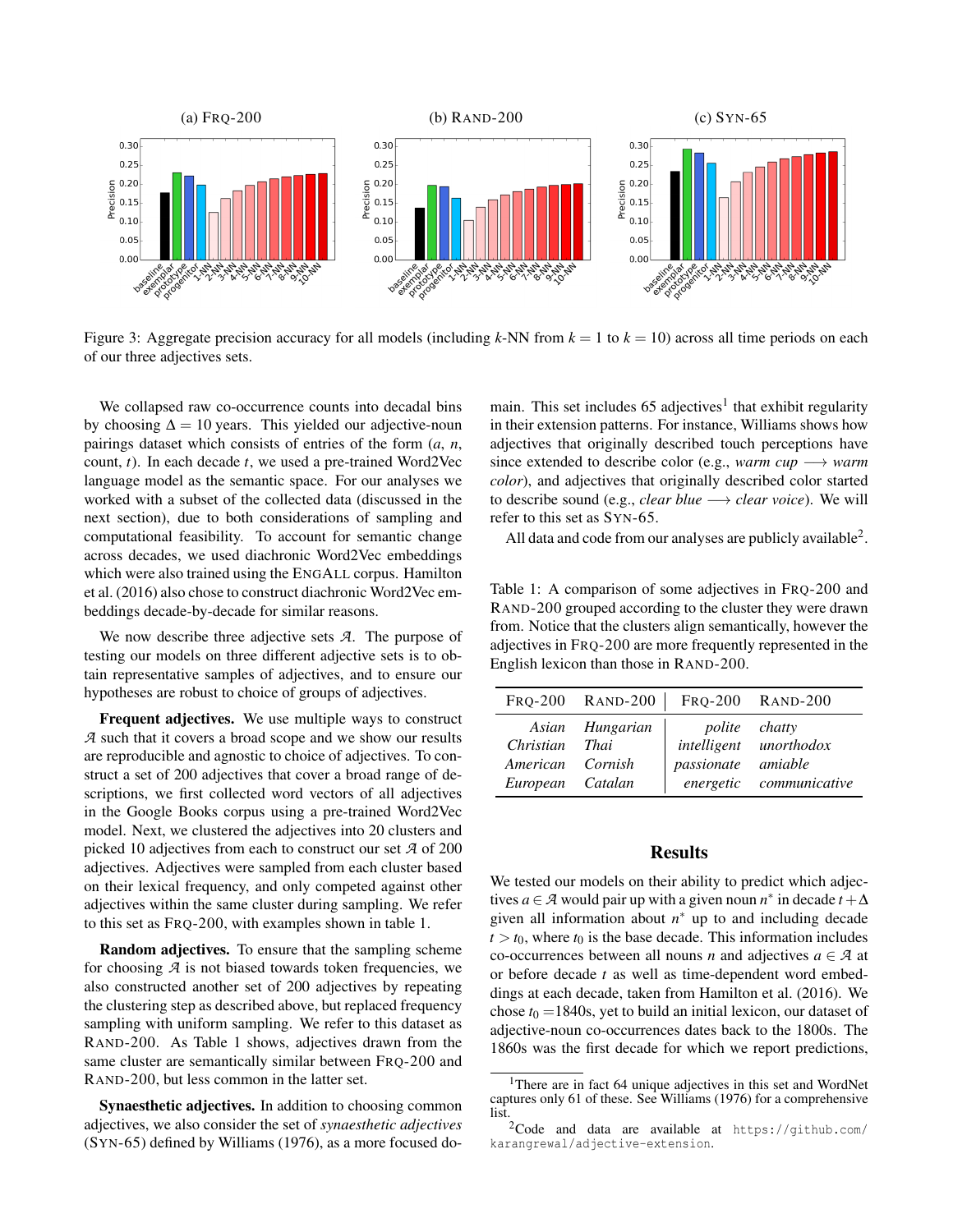

Figure 4: Model predictive accuracy on the FRQ-200, RAND-200, and SYN-65 adjective sets. Top row: Predictive accuracy when only novel adjective-noun pairs in the following decade are considered. Bottom row: Predictive accuracy when all future adjective extensions are considered.

as we used the 1850s as our "training decade" to estimate the kernel parameters for the exemplar and prototype models.

We define the co-occurrence  $(a, n^*)$  to be novel in decade *t* + ∆ if and only if (i) *a* co-occurred with *n*<sup>\*</sup> in decade *t* + ∆ beyond a certain threshold (which we set to 2), and (ii) *a* never co-occurred with *n* <sup>∗</sup> beyond that threshold in any decade  $t' \leq t$ . Using these criteria allowed us to eliminate noise from co-occurrence statistics. Given a noun *n* ∗ , each model's output was a categorical distribution  $p(a|n^*)^{(t+\Delta)}$  over all adjectives  $a \in \mathcal{A}$ . The model was then scored on its precision accuracy on the set of adjectives that first co-occurred with *n* ∗ in decade  $t + \Delta$ . That is, if  $n^*$  co-occurred with *m* new adjectives in  $\mathcal A$  in decade  $t + \Delta$ , then we took the top *m* adjectives with the highest posterior probability that previously didn't  $\text{co-occur with } n^*$  as the set of retrieved positives. We report total precision accuracy for all models and also use this as an objective to learn all kernel parameters. Also, we considered two types of predictive tasks when making predictions for noun  $n^*$  in decade *t*: taking as ground truth adjectives that co-occur with  $n^*$  (1) specifically in decade  $t + \Delta$ , and (2) any future decade  $t' > t$  up to the terminal decade 1990s.

Next, we discuss results from our experiments for differently sampled adjective sets *A*. As Figure 3 shows, the exemplar model has the highest predictive performance, followed closely by the 10-NN and prototype models. The exemplar, prototype, and 10-NN models are perform substantially better than the baseline. We hypothesized that the 10-NN model would be not better than the exemplar model as the kernel parameter is a continuous analog of *k* and is optimized for precision, and this is indeed the case. The progenitor model, a variant of the prototype model with "static" prototypes determined in decade  $t_0$ , becomes considerably worse than the prototype model with time. This relationship between the prototype and progenitor models that we observe indicates that if the prototype model is the closest underpinning of adjective extension, then  $\{n\}_a^{(t)}$  largely influences which nouns adjective *a* will extend to and that each adjective category "center" updates once novel adjective-noun pairings are formed.

Further results with year-over-year accuracy are shown in Figure 4. The predictive accuracy falls in later decades since there are fewer novel adjective-noun pairings to predict. Examples of predictions made by our models are provided in Table 2. Our results hold generally across all 3 adjective sets, and they suggest that semantic neighborhood density is an important factor contributing towards adjective extension as the exemplar and 10-NN models achieve the overall best predictive accuracy.

# Discussion and conclusion

We have presented a computational study of historical adjective extension, examined through a large dataset of adjectivenoun pairings over the last 150 years. We have focused on exploring different mechanisms of semantic chaining to predict adjective-noun pairings over time. Our results indicate that among the different model variants, the exemplar model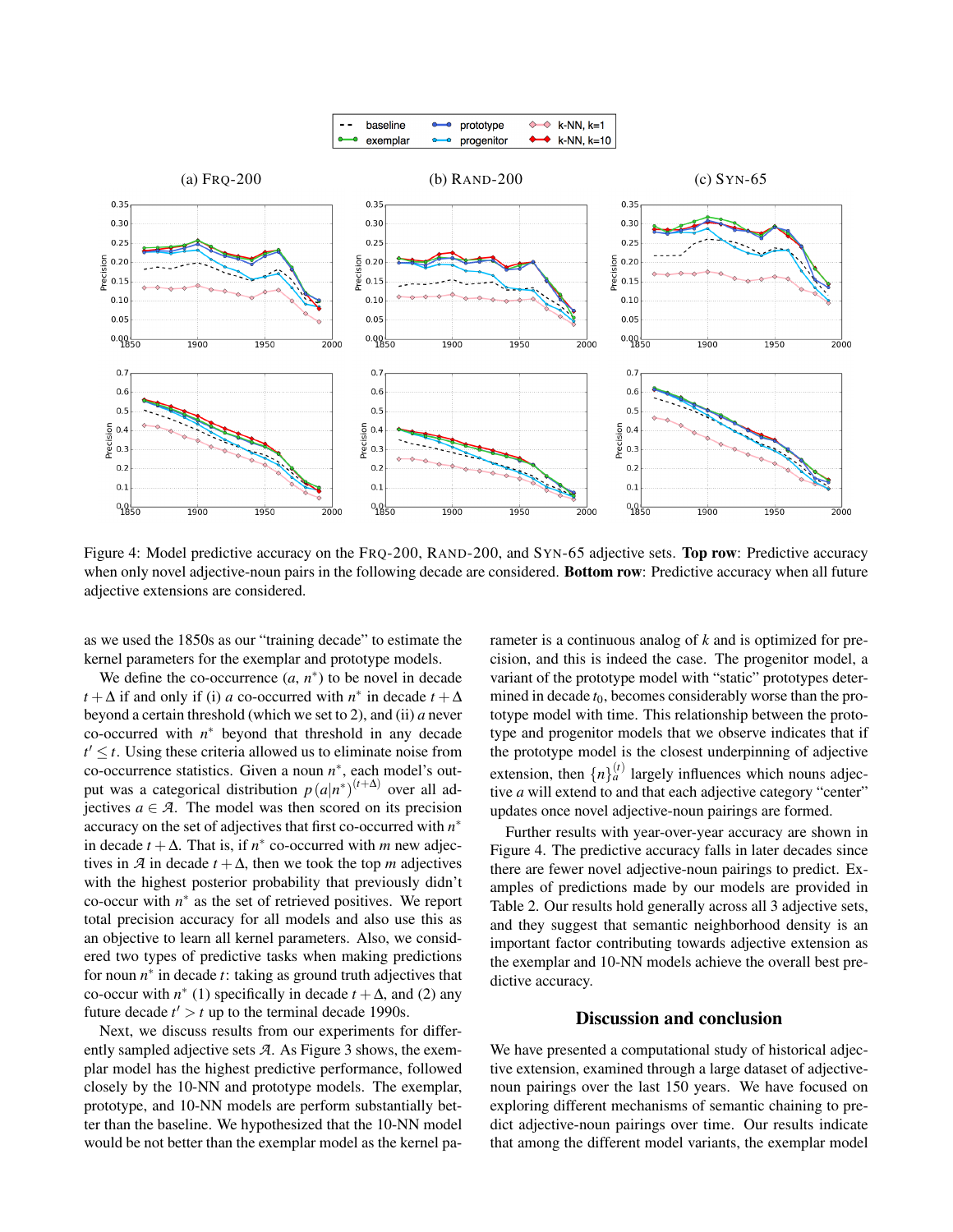Table 2: Examples of model predictions on the FRQ-200 adjective set. Adjectives in bold font indicate true positives retrieved by models. We present predictions for nouns *cigarette*, *alcohol*, and *Vietnam* as the adjectives they first pair with in the 1880s, 1920s, and 1960s respectively reflect sentiment (e.g., *social cigarette*) or historic events (e.g., *illegal alcohol* due to prohibition, *American Vietnam* due to the Vietnam war).

| noun & decade        | cigarette, 1880s                                                                   |
|----------------------|------------------------------------------------------------------------------------|
| new adjectives       | better, modern, several, excessive, American, social                               |
| baseline prediction  | original, particular, English, natural, perfect, modern (1/6)                      |
| exemplar prediction  | black, red, English, poor, original, particular (0/6)                              |
| prototype prediction | red, black, dry, warm, cold, English (0/6)                                         |
| 10-NN prediction     | original, warm, particular, red, English, dry (0/6)                                |
| noun & decade        | <i>alcohol</i> , 1920s                                                             |
| new adjectives       | female, analogous, red, bitter, marked, illegal                                    |
| baseline prediction  | perfect, extraordinary, moral, physical, western, christian (0/6)                  |
| exemplar prediction  | red, moral, artificial, dense, perfect, marked (2/6)                               |
| prototype prediction | artificial, perfect, <b>marked, red</b> , physical, moral (2/6)                    |
| 10-NN prediction     | red, moral, dense, perfect, analogous, artificial (2/6)                            |
| noun & decade        | <i>Vietnam</i> , 1960s                                                             |
| new adjectives       | western, tropical, eastern, colonial, particular, more, top, poor, American        |
| baseline prediction  | same, more, great, particular, American, different, natural, human, English (3/9)  |
| exemplar prediction  | western, eastern, more, particular, great, colonial, inner, same, poor (6/9)       |
| prototype prediction | great, same, western, more, American, eastern, particular, European, French (5/9)  |
| 10-NN prediction     | western, eastern, more, tropical, colonial, great, better, inner, particular (6/9) |

tends to perform the best in predicting the historical data, followed closely by related models including 10-NN and prototype models. These findings support our overall hypothesis that semantic neighborhood density influences how novel adjective-noun pairings emerge, although the distinction between the exemplar model and the competitive models (e.g., prototype model) appears to be quite minimal for drawing any strong conclusion from this initial investigation. Nevertheless, all the models we examined perform considerably better than the baseline model that extends adjectives by a majorityvote mechanism, and this finding is consistent through the historical period of investigation. Our work is thus consistent with existing work on chaining on its role as a key mechanism in the growth of linguistic categories (Lakoff, 1987; Malt et al., 1999; Xu et al., 2016; Ramiro et al., 2018), and we extend these studies to explaining the usage extension of adjectives.

Our investigation has its limitations. First, our operationalization of chaining depends crucially on semantic similarity. One drawback of this assumption is that although chaining mechanisms may retrieve nouns that are similar to a probe noun, there is no independent mechanism of checking whether the adjective-noun pairing is plausible. That is, our implementation of chaining does not explicitly "perform a check" as to whether a predicted adjective-noun pairing is sensible. This perhaps explains partly why our models make predictions such as *moral alcohol* (see Table 2) which is nonsensical with respect to any known sense of the adjective *moral*, and such a pairing in fact has never been attested. As adjectives accumulate novel senses and uses, the set of possible nouns they can pair with will vary due to external factors additionally to chaining. Here we acknowledge this limitation, but also conjecture any potential method that can discern nonsensical adjective-noun compositions should in principle yield better performance in the predictive models.

Second, we have assumed that the distributed semantic representations are adequate to capture the meaning of nouns. In particular, we used Word2Vec to capture distributional meaning of words from linguistic context or usage, but many other variants of distributed semantic models are available. More importantly, perceptual (e.g., visual) features might be especially important for nouns that are concrete and imageable, and our current construction of the semantic space might not capture these features. There is some empirical evidence to suggest that adjective usage prediction might benefit from visual information. For instance, Lazaridou, Dinu, Liska, and Baroni (2015) proposed cross-modal mappings between visual and linguistic representations that assign adjective labels to visual inputs, and Nagarajan and Grauman (2018) followed up by learning a linear mapping that predicts adjective descriptors based on a visual input. However, one limiting factor of these cross-modal approaches is that they may not be relevant to predicting adjective pairings with abstract nouns where perceptual grounding is difficult to establish.

To conclude, our work provides a starting point for exploring the composition of adjectives and nouns through the lens of historical language change and probabilistic algorithms. Our approach provides important clues to the generative cognitive mechanisms that may underlie word usage extension, and should stimulate future work on the interaction of internal and external factors in shaping innovative language use.